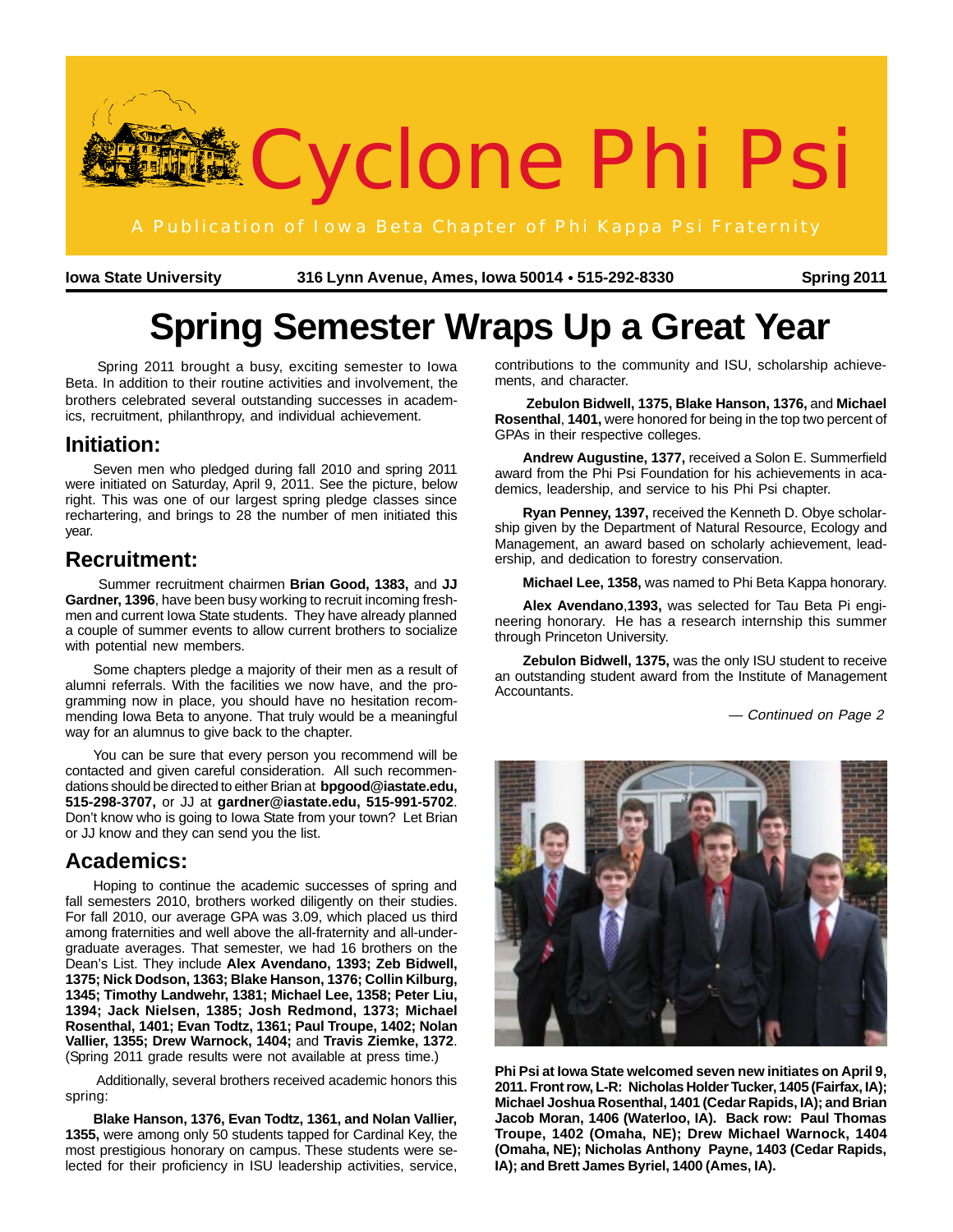#### — Chapter Report, Continued

**Evan Todtz, 1361,** received the Malone Award which recognizes students in the Department of Community and Regional Planning for their outstanding academic success.

The chapter congratulates all of those listed for their hard work.

#### **Philanthropy:**

Spring semester always brings a wide variety of philanthropic opportunities, whether hosted by another organization or organized by the chapter. Iowa Beta celebrated a milestone with its first "Phi Psi Sliders" food philanthropy. Burgers, chips, ice cream, and lemonade were served at the chapter house, resulting in a profit of \$1,000 that we donated to the local Boys and Girls Club.

During Greek Week, we participated in Relay for Life, benefiting the American Cancer Society. Our pairing of Phi Psi, Theta Delta Chi fraternity, and Alpha Omicron Pi and Phi Beta Chi sororities raised the most amount of money of any pairing. Dance Marathon benefiting University of Iowa Children's Hospital, with our 24 dancers and spirit dancer Mom Lindy, raised over \$260,000, an increase of more than \$80,000 from the previous year. Adopta-Highway, and numerous other small philanthropies, had our participation. Brothers were able to resume individual involvement at the local Boys and Girls Club since it reopened after being closed in fall 2010 due to flood damage.

#### **Campus, Greek Community Activities:**

Iowa Beta participated in many Greek Community activities this semester, including all of the Greek Week festivities, and many socials with other fraternities and sororities. Our Varieties pairing, consisting of Phi Psi, Alpha Gamma Delta sorority, and Sigma Alpha Epsilon fraternity, finished third during the final weekend sweepstakes.

#### **Monday Night Dinner Guests:**

**Phil Stoval**, a major organizer for Boys State held each June at Camp Dodge in Des Moines (and who through that role knew two of our men from their time at Boys State) and a former IRS estate and gift tax auditor, and his wife **Naomi,** former Executive Director for the Iowa Library Association.

**David Acker**, ISU Associate Dean of Academic and Global programs, Professor of Agricultural Education and Studies.

**Frank Schabel,** a Phi Psi from the State University of New York at Buffalo (NY Eta) and an Assistant Professor and Coordinator of Health Studies in the ISU Department of Kinesiology, and his wife, **Liz,** who taught freshman honors English for several years.

**Kurt Brocker,** Executive Director of the American Red Cross, Story County Chapter (formerly Executive Director of the Great Ape Trust in Des Moines).

Members of the ISU **women's golf team**, who were ranked in the top 10 this year.

Several **Phi Psi Ladies** (coeds who are related to Phi Psis) for our annual Valentine's Day Dinner.

**Craig Anderson,** a Phi Psi from Butler (IN Zeta), ISU Professor of Psychology and our faculty advisor.

**George Maurer, Jr., '65-803,** Executive Director for the Iowa Board of Educational Examiners.

**Debra Sanborn,** Program Director for the Hixson Opportunity Awards and the National Student Exchange.

**Steven Kravinsky,** Director of Career Placement for the Liberal Arts and Sciences College (who presented a talk on business etiquette while we ate dinner).

**Con Short '56-670,** and his wife, **Sandy,** who treated us to Maid-Rites from their Taylor's Maid-Rites in Marshalltown.

#### **Graduation:**

We congratulate this spring's graduates, **Zeb Bidwell, 1375** (Summa Cum Laude)**; Nick Dodson, 1363; Collin Kilburg, 1345; Michael Lee, 1358** (Magna Cum Laude)**; Kacy Messerschmidt, 1359;** and **Henry Wang, 1365**. We wish them all the best with their future plans, and hope they will remain in contact with the chapter that they all helped to build.

Our outstanding successes in recruitment, academics, philanthropy, and individual achievement have contributed to the success of Phi Psi at Iowa State. We continue to have a growing presence among fraternities, and are determined to make our alumni proud. We welcome you back to the chapter house whenever you might be in the area.

— Zebulon Bidwell, 1375

### **Chapter and Alumni Officers**

**Fall Semester Officers**

#### **Corporation Board**

|          | randy.minear@terrus.com, 515-201-9996  |  |
|----------|----------------------------------------|--|
|          | mgmoore1@yahoo.com, 630-362-1640       |  |
|          |                                        |  |
|          | ryan.biller@gmail.com, 214-277-9283    |  |
|          |                                        |  |
|          | ddfuller@qwestoffice.net, 515-224-1551 |  |
|          |                                        |  |
|          | jpatchett@cdfinc.com, 630-559-2025     |  |
| Director |                                        |  |
|          | thassel@gmail.com, 308-520-3848        |  |

#### **Advisors**

| williamjongood@gmail.com, 515-570-3403                 |  |
|--------------------------------------------------------|--|
|                                                        |  |
| caa@iastate.edu, 515-294-0283                          |  |
|                                                        |  |
| thassel@gmail.com, 308-520-3848                        |  |
| Chapter Governing Board Advisor  Josh Jensen, '07-1336 |  |
| jensen.joshua.d@gmail.com, 712-304-0374                |  |
|                                                        |  |

#### **Cyclone Phi Psi**

| williamjongood@gmail.com, 515-570-3403 |  |
|----------------------------------------|--|
|                                        |  |
| zbidwell@iastate.edu. 641-691-4899     |  |
| <b>Webmasters</b>                      |  |

| ryan.biller@qmail.com, 214-277-9283 |
|-------------------------------------|
|                                     |
| thassel@gmail.com, 308-520-3848     |
|                                     |
| mjanes88@gmail.com, 402-657-3190    |

### **Visit Our Web Site**

If you haven't checked it out recently, please visit **www.isuphipsi.org.** Many new photos and updated news items have recently been posted.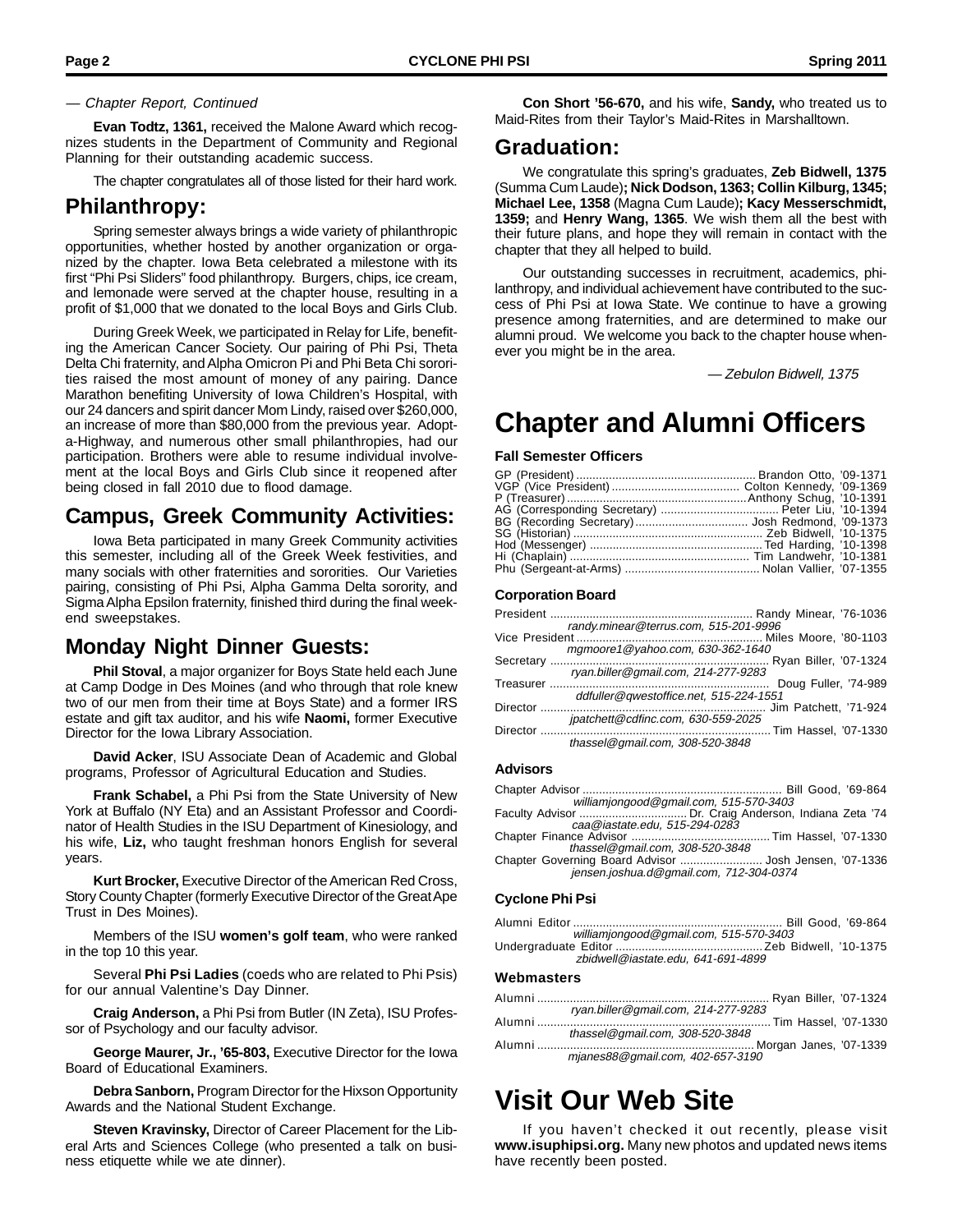### **Spotlight on Dr. William C. Rosenfeld, '55-637**

The "great joy of serving others," so espoused by our founders, William Henry Letterman and Charles Page Thomas Moore, is a concept that has not been lost on brother Bill Rosenfeld, who this year is celebrating his 50<sup>th</sup> year of medical service.

Accepted into Iowa State's pre-med program, brother Rosenfeld went on to graduate in 1961 from the University of Iowa Medical School and intern at Philadelphia's General Hospital. In 1962, he became a U.S. Navy Flight Surgeon on the USS Yorktown Aircraft Carrier in the Far East. After completing his military service, Dr. Rosenfeld returned for residency at the University of Iowa and began his Internal Medicine Specialty practice in Mason City. During his tenure there, Dr. Rosenfeld served as Chief of Staff at Mercy Hospital and 16 years as Vice Speaker and

Speaker of the Iowa Medical Society House of Delegates. For five years, he was an Iowa Delegate to the American Medical Association.

In 1980, Dr. Rosenfeld became the first doctor sponsored by Iowa SHARES (Sends Help to Aid Refugees and End Starvation), coordinated by the American Refugee Committee. He spent three months caring for refugees with acute illnesses in a Cambodian refugee camp and returned later for another three-month stint. In 1985, Dr. Rosenfeld continued his mission work, spending three months in Ethiopia. He has been recognized by the United States Senate for his humanitarian service and received The Hoover-Wallace Humanitarian Service Award for helping save hundreds of thousands of refugees on the Thai/Cambodian border.

Dr. Rosenfeld is an Alpha Omega Alpha Honor Medical Society Member of the University of Iowa, a Fellow of the Ameri-



Brother **Kevin Bussard, '80-1102**, sent the above photo of J**oel Seaton, '82-1115, Tyler Nagle, '80-1096, John Sandoz, '82-1114, Doug Durst** (friend of Phi Psi), and himself on their ninth annual Tahoe Ski Trip. "Good friends are hard to come by brother Kevin Bussard, '80-1102, sent the above photo of<br>Joel Seaton, '82-1115, Tyler Nagle, '80-1096, John Sandoz,<br>'82-1114, Doug Durst (friend of Phi Psi), and himself on their<br>ninth annual Tahoe Ski Trip. "Good frien



can College of Physicians, and is board-certified in Internal Medicine and Geriatric Medicine.

In 1994, Dr. Rosenfeld joined the St. Joseph Health System in Tawas City, MI, as an Internal Medicine Specialist, and served as Chief of Staff for four years. He has been a member of the Professional Review and Physician Health Committee, a medical advisor for the Pharmacy and Therapeutics Committee, and a member of the Department of Medicine. Dr. Rosenfeld retired from private practice in 2006, and now works parttime as St. Joseph's Medical Director of Cardiopulmonary Services. In October 2010, the Friends of St. Joseph chose Dr. Rosenfeld as the year's Lifetime Achievement Honoree.

Originally from Storm Lake, Iowa, Bill was no stranger to Phi Kappa Psi when he came to Iowa State for his pre-med studies, following in the footsteps of his father, **George Rosenfeld, '24-138,** and his brother, **George Rosenfeld, Jr., '52-571**. "My career and lifetime experiences started at the Phi Psi house at ISU. I firmly believe that my three years there were an important and positive influence on the direction that my life took. I have fond memories of the friendships that were made and good times at Iowa Beta."

Brother Rosenfeld is the father of three children, twin sons Stephan and John, and daughter Ann. He and his wife, Roxanne, recently celebrated their seventh anniversary, and enjoy traveling around the world.

Brother Rosenfeld may be contacted at 741 Anderson Rd., Tawas City, MI 48763. His phone number is 989-362-1259, and his e-mail address is wrosenfeld@idealwifi.net.

## **Alumni Ski Trip Why Give Back to Phi Psi?**

Why would anyone want to get their "hands dirty" by working in an advisory capacity to a bunch of raucous college-aged men? Or, why in the world should one give money to support a college fraternity, when there is so much poverty and misery in the world and so many other causes to give to?

Surely direct gifts to help people in need are important. But consider one of the lessons taught at the American Leadership Academy in Cabo San Lucas: "Only about 1% of the world's population has a college degree. If the world's problems are going to be solved, it's this 1% that needs to make it happen!"

Consider, too, the following e-mail received recently from the parents of one of our current students: "Being a member of Phi Psi is preparing our son for life after college better than the college experience alone could. What wonderful opportunities for leadership and community service projects! All of these experiences help him grow into a productive citizen who will be able to lead and serve where he lives after college."

That's why people give back to Phi Kappa Psi.